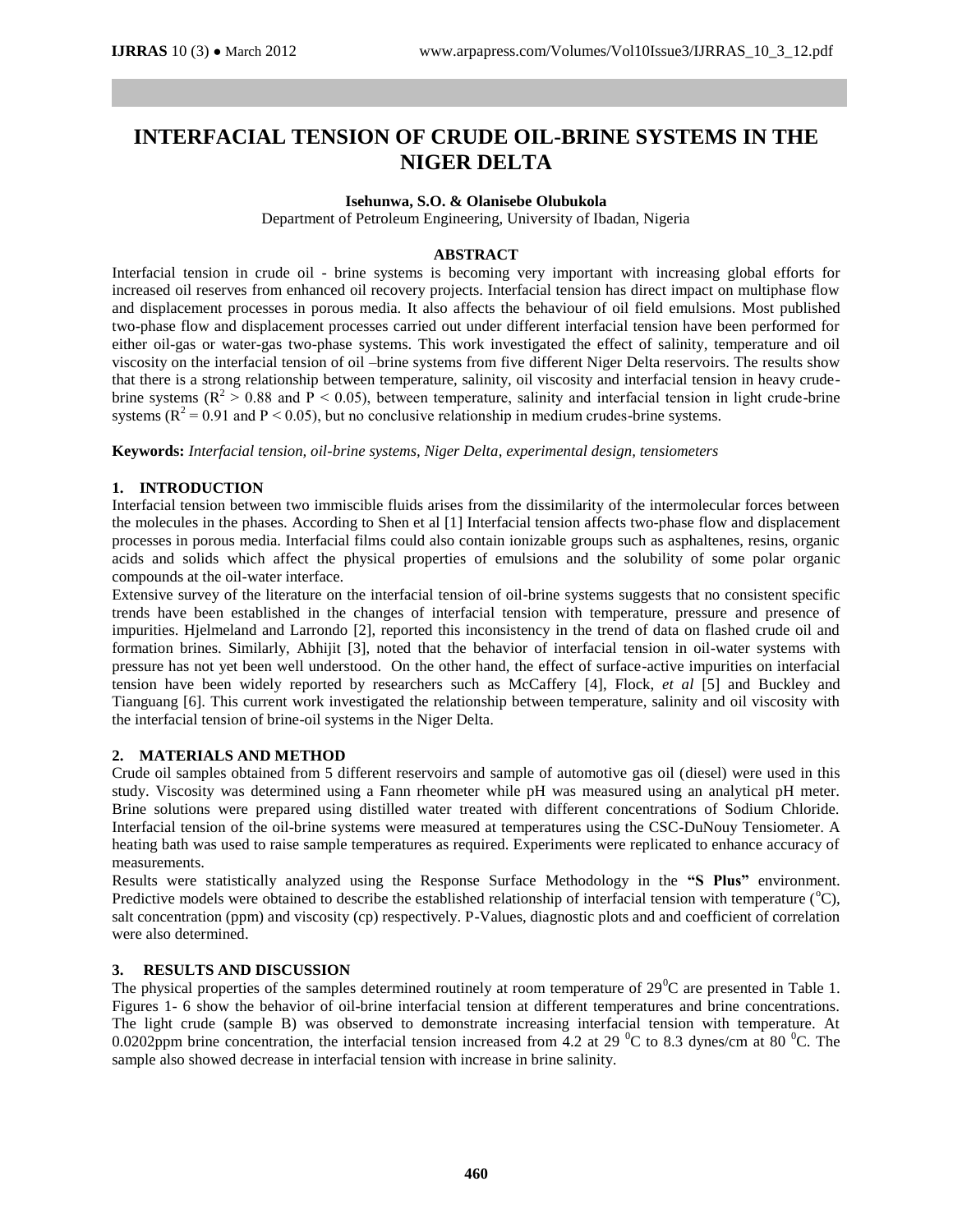| <b>Table 1: Average Properties of Sample Crude oils</b> |          |                              |                   |                                   |            |                     |
|---------------------------------------------------------|----------|------------------------------|-------------------|-----------------------------------|------------|---------------------|
| <b>OIL SAMPLES</b>                                      | API      | <b>DENSITY</b><br>$(g/cm^3)$ | VISCOSITY<br>(cp) | <b>SPECIFIC</b><br><b>GRAVITY</b> | pH         | Classification      |
| A                                                       | 21       | 0.9275                       | 49.0              | 0.9276                            | 6.5        | Heavy               |
| B                                                       | 39       | 0.8316                       | 2.5               | 0.8317                            | 5.2        | Light               |
| $\mathcal{C}$                                           | 29       | 0.8796                       | 6.5               | 0.8798                            | 6.2        | Medium              |
| D                                                       | 34       | 0.8556                       | 6.0               | 0.8557                            | 7.5        | Medium              |
| E<br>F                                                  | 15<br>32 | 0.9634<br>0.8675             | 50.5<br>4.0       | 0.9635<br>0.8676                  | 7.6<br>7.4 | Heavy<br><b>AGO</b> |

Samples A, C, D and E gave decreasing interfacial tension with increasing temperature. This is consistent with the work of Taha Oshaka and Al- Shiwaish [7], on the effect of brine salinity on interfacial tension in a Saudi Arabian reservoir. It should be observed however, that the decrease was more pronounced in the heavy crudes A and E. On the other hand, Sample F, which is AGO (diesel), showed an increase in interfacial tension with temperature and an inconsistent decrease in interfacial tension with increasing brine concentration. This agrees with the observation by Princen et al [8], that interfacial tension of modern day engine oils does not follow the same pattern as in natural crude because they often contain additives which could distort their properties.

The generalized model that relates interfacial tension of oil-brine systems with temperature, salinity and oil viscosity is given by equation (1):

$$
Y = a + bX_1 + cX_2 + cX_3 \quad \dots \quad \dots \quad \dots \quad \dots \quad (1)
$$

Where,

 $Y =$  Interfacial Tension, Dynes/cm

 $X_1$  = Temperature ( ${}^{\circ}$ C)

 $X_2$  = Salt concentration (ppm)

 $X_3$  = Viscosity (cp)

a, b, c, and d are empirical constants obtained using response surface methodology and listed in Table 2

| Table 2: Empirical Constants |         |            |            |        |  |
|------------------------------|---------|------------|------------|--------|--|
| Oil Sample                   | A       |            |            |        |  |
|                              | 3.5040  | $-0.0170$  | $-14.4896$ | 0.0429 |  |
|                              | 3.6626  | 0.0506     | $-39.4118$ | 0.0058 |  |
|                              | 11.4459 | $-0.0489$  | 5.9472     | 0.1585 |  |
|                              | 11.1350 | $-0.0166$  | $-1.1300$  | 0.5800 |  |
|                              | 24.2263 | $-0.0647$  | $-58.6613$ | 0.4100 |  |
| F(AGO)                       | 20.3605 | $-83.9374$ | 0.3042     | 0.0763 |  |

|  |  | <b>Table 2: Empirical Constants</b> |  |
|--|--|-------------------------------------|--|
|--|--|-------------------------------------|--|

The  $R^2$  and P-values obtained are given in Table 3. These values show that in the heavy crudes (samples A and E), all the regressor variables considered were insignificant indicating that they all contributed to the interfacial tension response. It can therefore be strongly concluded that interfacial tension of heavy crudes depend on temperature, salt concentration and viscosity.

For the Medium crudes (samples C and D), there was a greater variability in both correlation coefficients and Pvalues as shown in Table 3. Temperature did not contribute significantly ( $P > 0.05$ ) to the interfacial tension of Sample D. Also, it can be observed that sample C gave a rather low  $R^2$  (0.38) and significant values (P > 0.05) for all variables. It can be concluded that Sample C is either contaminated or its interfacial tension depended on other variables not fully captured in this work. It can therefore be concluded that the contributing factors to interfacial tension response in medium crude systems is yet to be fully determined.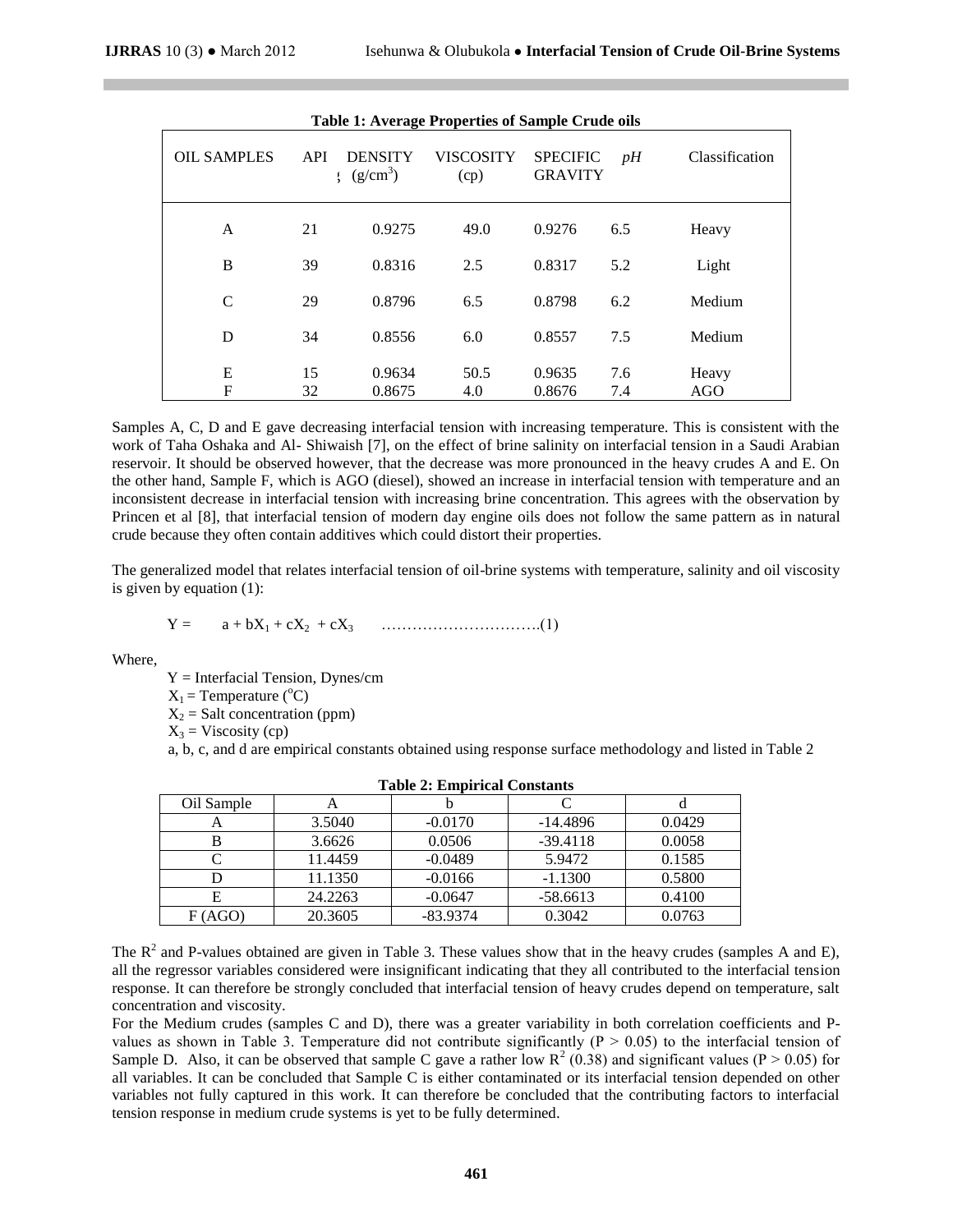For the light crude system (Sample B), temperature and salinity related significantly ( $R^2 = 0.91$  and  $P < 0.05$ ) with interfacial tension. However, viscosity did not contribute to the interfacial tension response.

A close study of equation (1) and the empirical constants given in Table 2 confirms all the above observations. Table 2 shows that in all cases, interfacial tension increases with viscosity, with the minimum effects observed in light crude systems.



**Figure 1: Effect of Temperature and Salinity on Interfacial Tension For Sample A**



**Figure 2: Effect of Temperature and Salinity on Interfacial Tension For Sample B**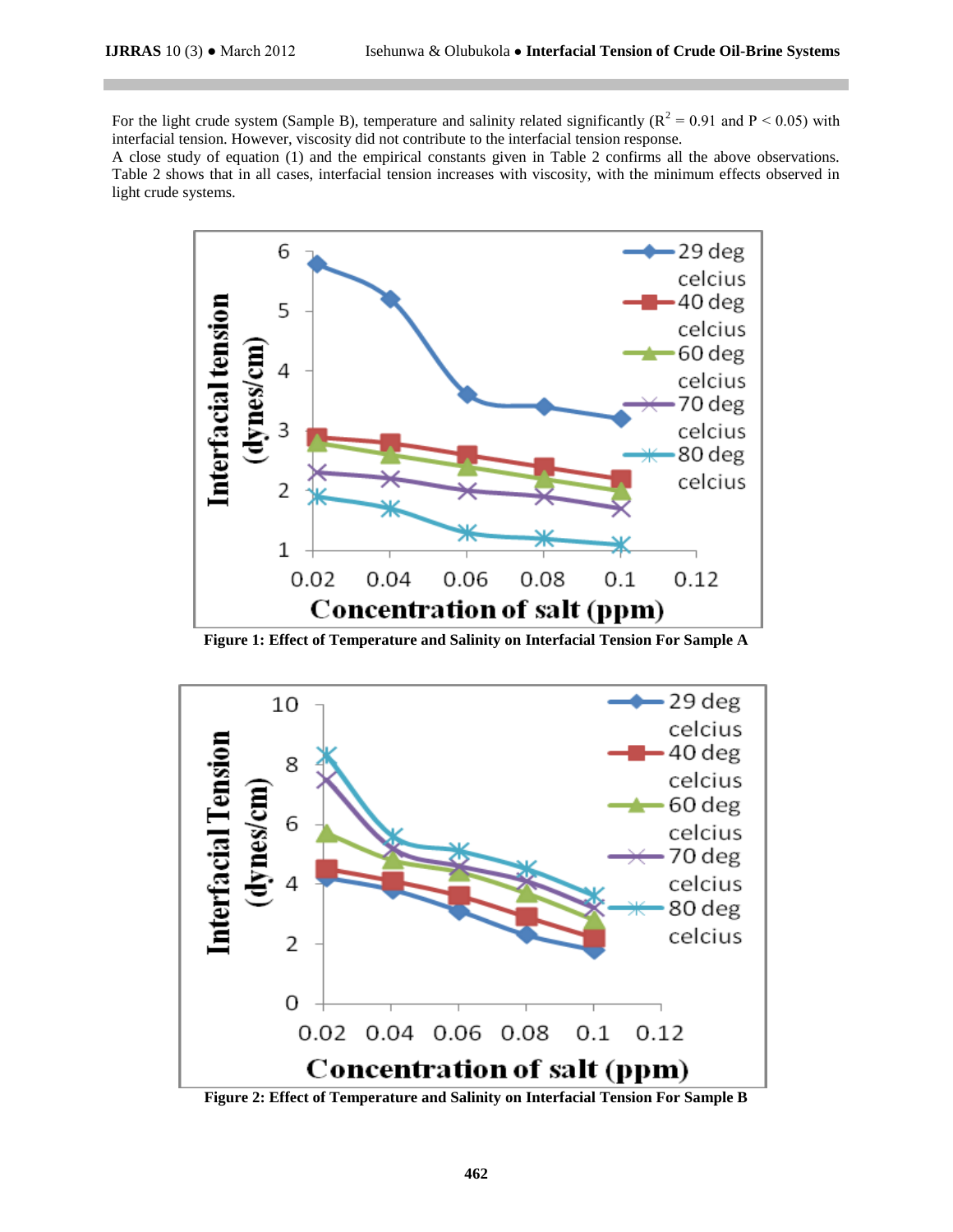

**Figure 3: Effect of Temperature and Salinity on Interfacial Tension For Sample C**



**Figure 4: Effect of Temperature and Salinity on Interfacial Tension For Sample D**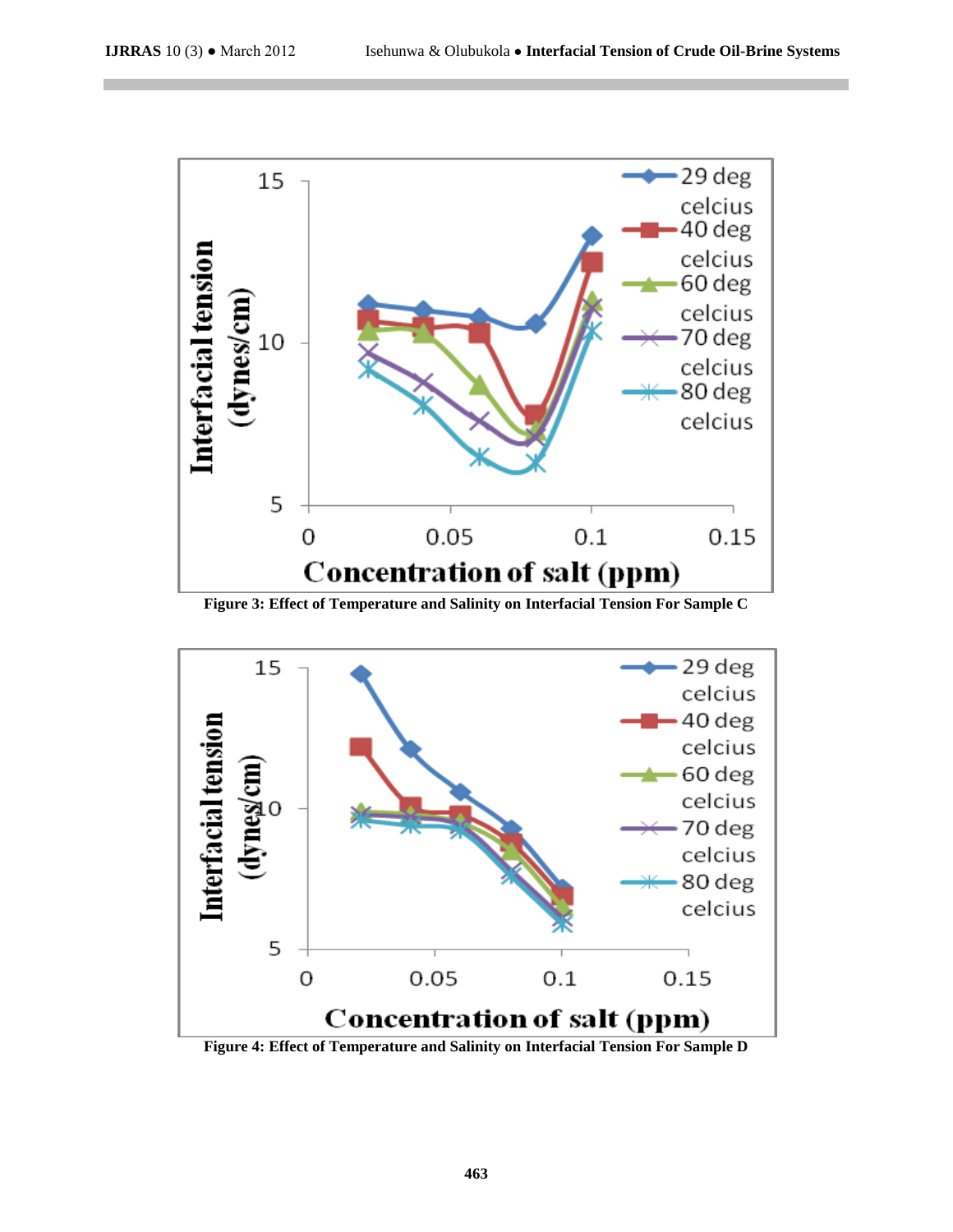

**Figure 5: Effect of Temperature and Salinity on Interfacial Tension For Sample E**



**Figure 6: Effect of Temperature and Salinity on Interfacial Tension OF Diesel (Sample F)**